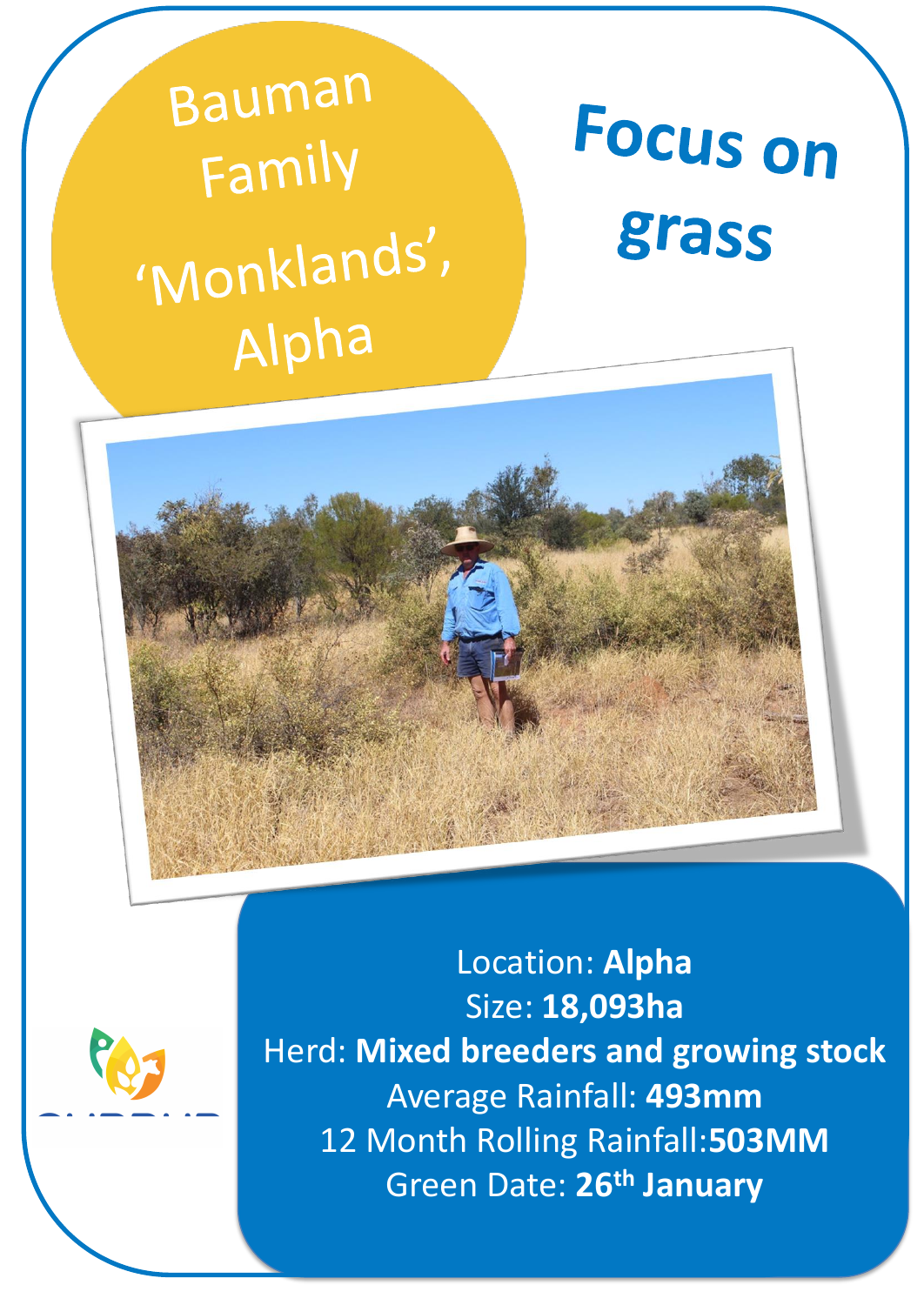# **Forage Budgeting in the Fitzroy**

**Achieving positive production and land condition outcomes on your property**

CHRRUP Limited, the Department of Environment and Science (DES) and the Department of Agriculture and Fisheries (DAF) partnered to provide graziers in the Fitzroy, and more recently in the Belyando subcatchment with a forage budgeting service, delivered by fellow graziers.

The aim of forage budgeting is to match stocking rates (number of animals) with a paddock's carrying capacity (available feed). This assists in maximising pasture utilisation and ensures there is enough residual pasture to maintain and improve land condition.

A pasture's capacity to respond to rain is imperative to production. Our graziers delivering the service are keen forage budgeters at home and understand the benefits, but also the challenges involved, acting like a mentor during this process.

The service has been delivered to twenty three participating graziers in the Fitzroy and SIx in the Belyando. An open field day was also held in May 2021. If you would like further information about this project please contact CHRRUP on 07 4982 2996 or email [admin@chrrup.org.au.](mailto:admin@chrrup.org.au)

*This project is funded through the Queensland Government's Reef Water Quality Program.*

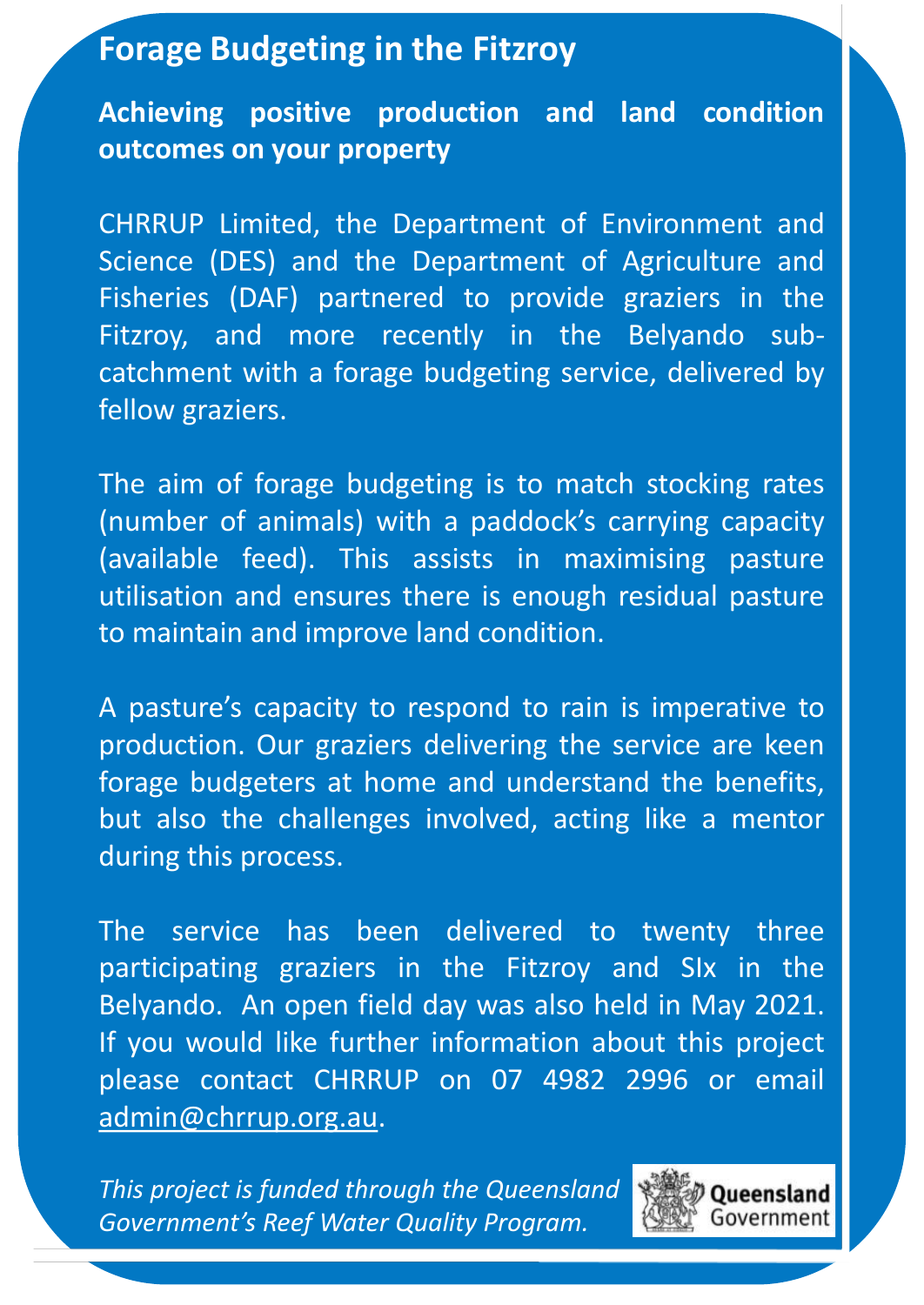### **About the participants**

Reid and Julie Bauman, along with their son Dillon, are definitely not allergic to growing grass although Reid admits that "in the past I wondered about that, but it is certainly now the centre of our focus".

The family have set stocked in a traditional management style for many years as Reid's grandfather and then father had when they developed Monklands.

"I started rotating in a fashion a few years ago after hearing about the benefits from spelling country" Reid said. "As we did more with rotations, I felt I wanted to get better at making decisions around when to move stock so I needed better information".

Reid had been having conversations with a few people about forage budgeting and the information it can provide. "I came to understand that there is a bit to it, but as the saying goes we are grass farmers not cowboys, so I figure if I'm spending time in my paddocks to become more aware of my grass supply and stock needs, then that's not all bad" Reid says.

### **About the property**

Monklands is 10 kilometres north of the Capricorn Highway near Alpha in central Queensland. The property straddles the Tallarenha Creek which runs into the Belyando River.

Sandy loams on box and ironbark country with scattered brigalow supports thickening stands of buffel and a diverse range of desert blue, black spear, kangaroo, forest mitchell, barley Mitchell grasses and spinifex.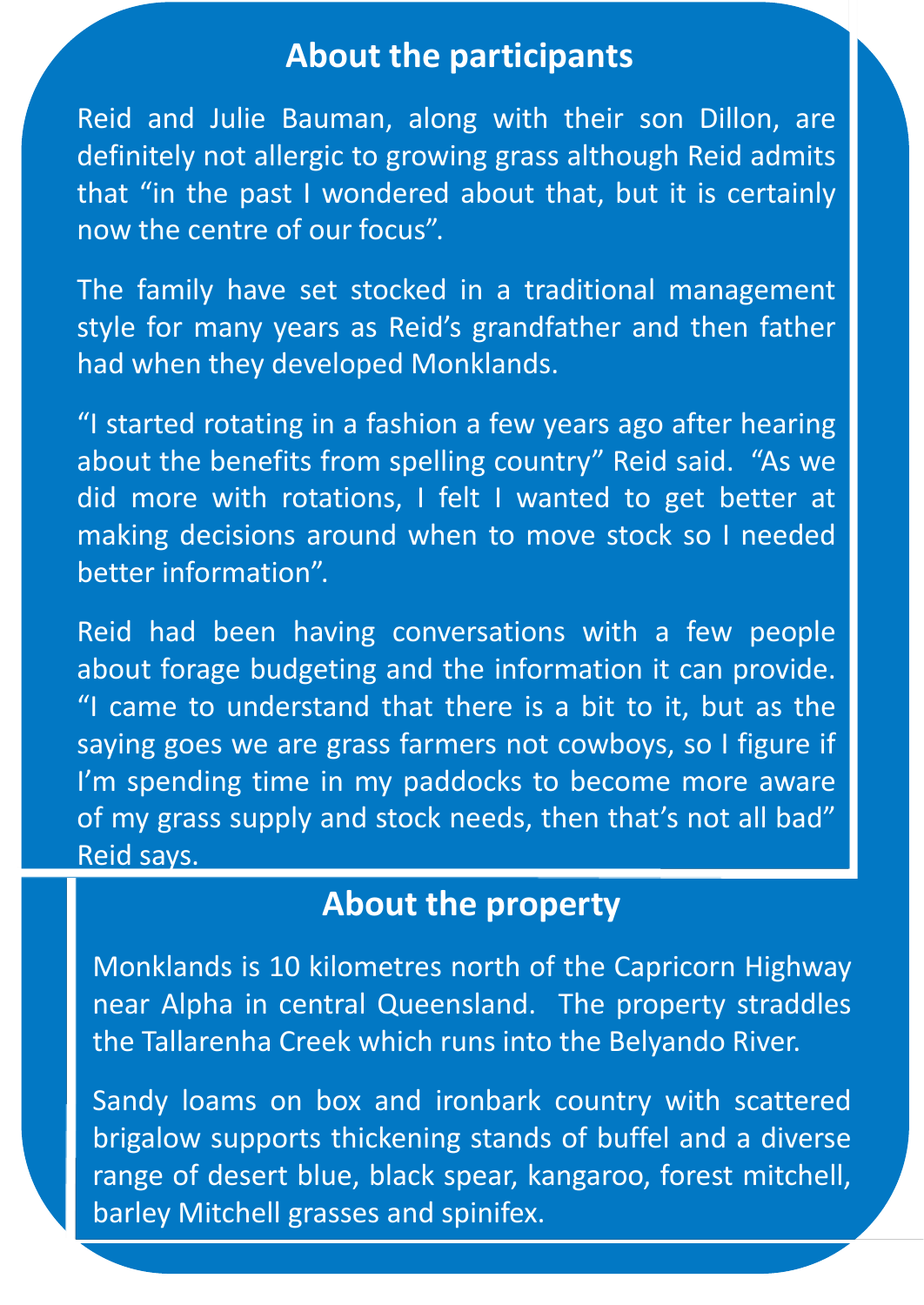# **What impact did this service have?**

Recording grass volumes has shown the Baumans the benefits of rotating cattle. A few more paddocks have been developed and currently all breeders (around 1,000) are in one mob rotating through 8 paddocks over 7,500 hectares. The rate of water delivered to paddocks is the limiting factor to mob size on Monklands.

"The feed budgeting service provided by our supporting grazier has been very useful to our business. The extra contact and support in the paddock has been spot on for me."

An example of the impact of the service is Reid's approach to stocking rates for the upcoming dry season. "At the moment I have a bit of feed around and it could be easy to bring some stock on but having done the budgets and with our current herd I will have a bit of grass up my sleeve after the breeders have calved out in late spring. I feel pretty good about that" he said.

# **Future plans**

Reid has moved to basing his stocking rate decisions on objective measurement of feed on hand. "I've got my stock book in order as well so I can determine the demand of the herd at any given time. I've recently subscribed to Maia Grazing and with some help, found it informative. Time will tell if I maintain that but the habit is now well entrenched. It is a different style of doing things for us and the information is very useful".